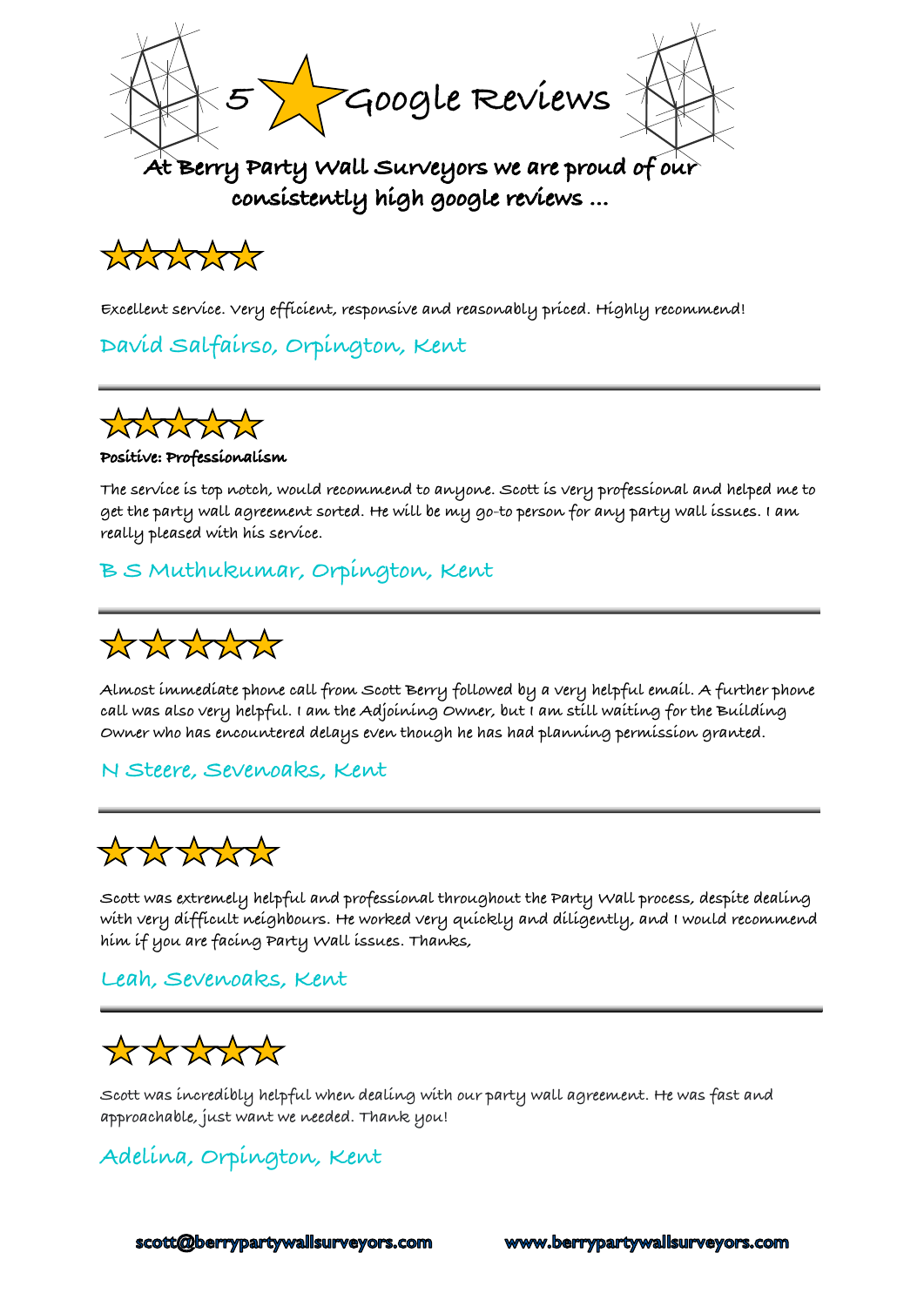



#### **Positive: Professionalism, Quality, Responsiveness, Value**

**It's been an absolute pleasure working with Scott. From start to finish, it's been nothing short of quality, honest, professional and reliable service. Having used a party wall surveyor for the first time, Scott was able to guide me through the process and set expectations.**

**I've added Scott to my contacts list on my phone and I'll certainly be using again to overcome any future party wall issues.**

### **Shebs Miah, Gravesend, Kent**



#### **Positive: Professionalism, Quality, Responsiveness, Value**

**I needed a party wall notice for a loft conversion. Scott was really helpful. He explained the process fully. Scott kept me informed and provided guidance throughout the entire process. Responses were always prompt. I would definitely recommend them.**

#### **Jeanette Godbeer, Gravesend, Kent**

# \*\*\*\*\*\*

**I contacted Scott for advice on a Party Wall Matter relating to a project my neighbour was planning. Scott responded very promptly to my enquiry email and gave me excellent and unbiased advice as to my rights regarding the project. He contacted the other party which resulted in the matter being satisfactorily resolved. I can recommend Scott highly for his professionalism and knowledge and would use him again without hesitation should I need to do so.**

### **Bernard, Gravesend, Kent**

# \*\*\*\*\*\*

**Excellent, professional but friendly, stress and hassle free service. Good communication throughout. Very efficient and prompt service provided by Scott with very tight deadlines. Exceeded our expectations.**

### **Rachel, Dartford, Kent**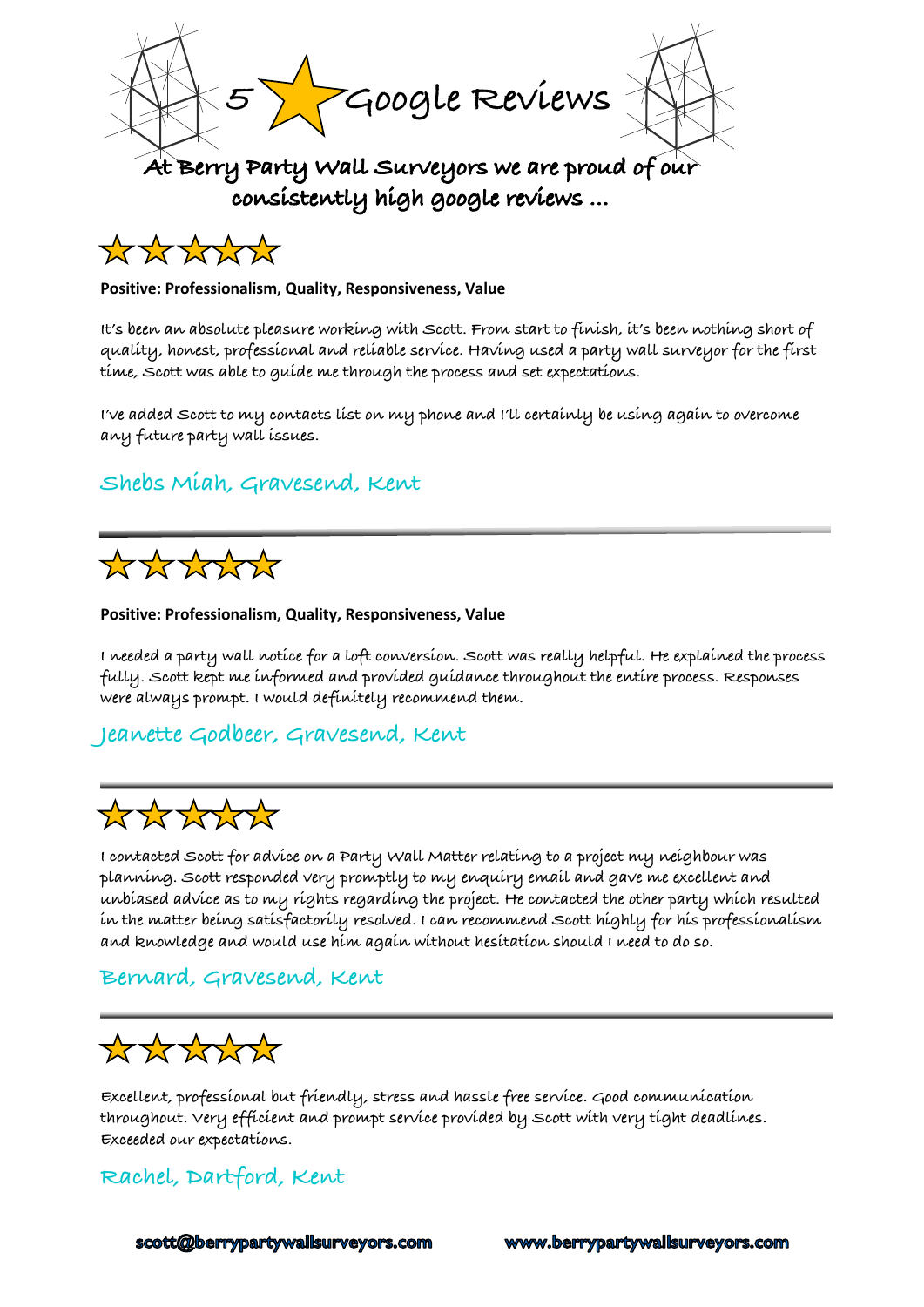**5 Google Reviews**

# \*\*\*\*\*\*

**I have worked along with Scott now on a couple of projects and every time has been a pleasure. Always professional and reliable. It is refreshing to work alongside a fellow party wall surveyor of such high calibre. Look forward to working with you again**

**Andrew Higgott – Erith, Kent**

# \*\*\*\*\*\*

**Scott was extremely quick to reply and arrange a condition report, when I required one between my neighbour and I on short notice. He responded quickly to my calls and was very helpful in providing me with advice and guidance during this process.**

**Kerry Hawthorne, Welling, Kent** 



**Excellent service from Scott. From the get-go he has been excellent, very forth coming with information and advice. Would highly recommend him.**

**Lindsay Dixon, Abbey Wood, London**

# \*\*\*\*\*\*

**Been an absolute pleasure working with Scott. From the very beginning he explained everything in layman's terms, the timeframe involved with party wall notices and what to expect. Scott has been incredibly efficient with paperwork and keeping us updated. Highly recommend and will definitely use again. Thank you!**

**Amy, Greenwich, London**

# \*\*\*\*\*\*

**Scott was super helpful and knowledgeable when preparing 2 party wall awards for me with my difficult neighbours! No question was too much trouble, and he was always at the end of the phone to answer any questions when I was getting stressed out as I had never needed to do this before. Would 100% recommend. He also came with his son on site visits, so it's nice it is a family run business** 

**Shereen, Abbey Wood, London**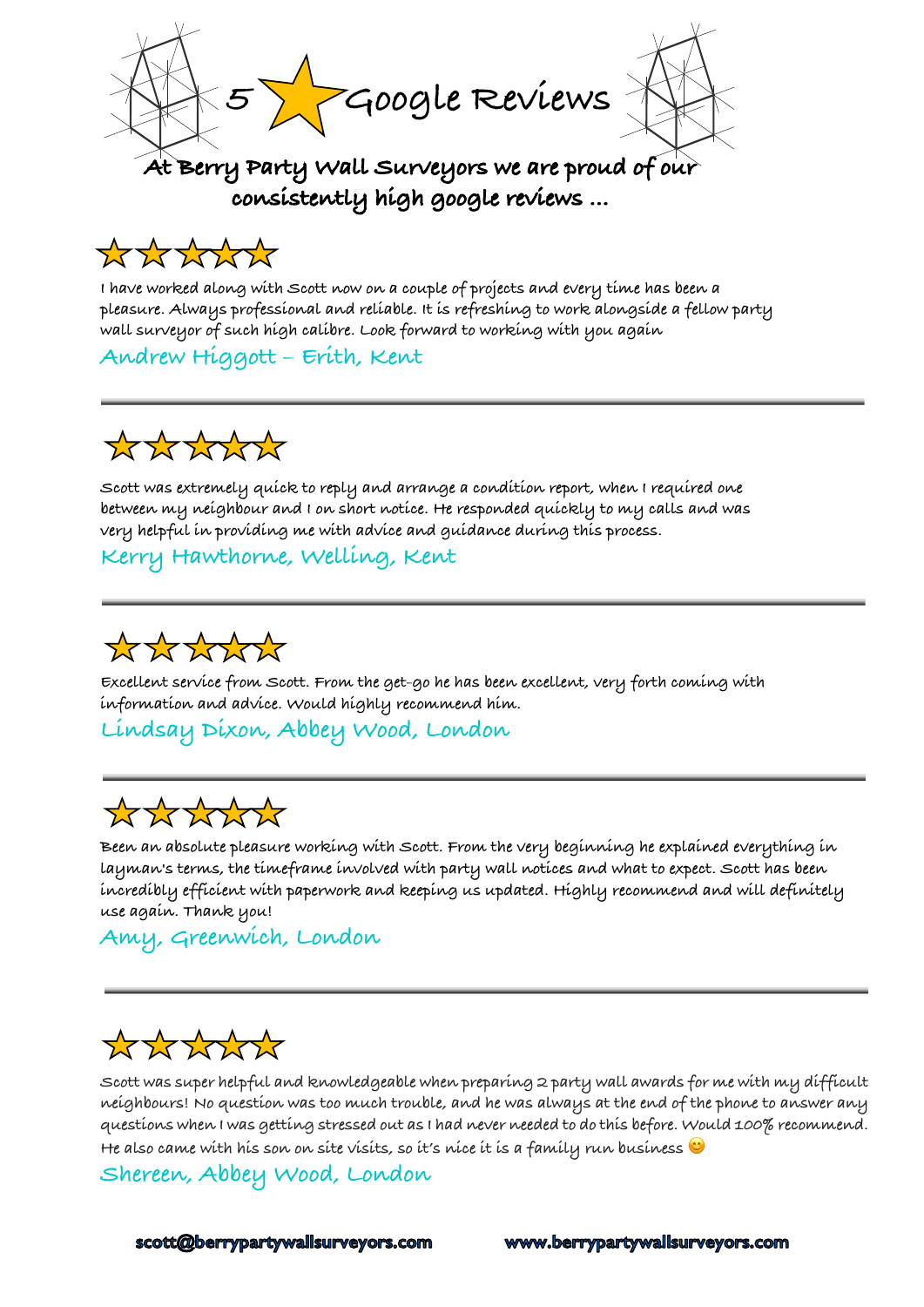



#### **Positive: Professionalism, Quality, Responsiveness, Value**

**I contacted Berry Party Wall Surveyors when I was in the planning stages of a Loft Conversion for my Victorian Terraced House. I was having trouble getting a response from my neighbour's Landlord regarding the proposed building works and Scott was able to provide me with consultation and advice, following which he delivered prompt intervention to carry out a Party Wall Schedule of Condition.**

**Scott was efficient, neutral, and responded quickly to my calls and emails. He was respectful of my neighbours and helped to give me reassurance and confidence that things were progressing in the appropriate way.**

**Following Scott's assistance my neighbour's Landlord has been provided with the requested Schedule and has since agreed to the proposed work in writing so I can proceed with the project. The cost of the service was very reasonable, and I would recommend this company to others.**

#### **Kirsten, Rochester, Kent**



**Great service, survey undertaken & party wall award produced at short notice. Great comms & reasonable priced compared to others. Many thanks.**

#### **Kev, Rochester, Kent**



**Recommended by our Architect as a party wall surveyor who had worked for a previous client, Scott at Berry Party wall Surveyors has been great successfully carrying out our party wall survey for our project within two to three weeks, with no hassle or stress. We were kept up to date during the process by email and will highly recommend him to any future prospects.**

### **Wale, Minster-on-Sea, Kent**



**More than happy to leave a positive review. Really happy with the service you've provided throughout the process. Kind regards,**

## **Liam Henderson, Orpington, Kent**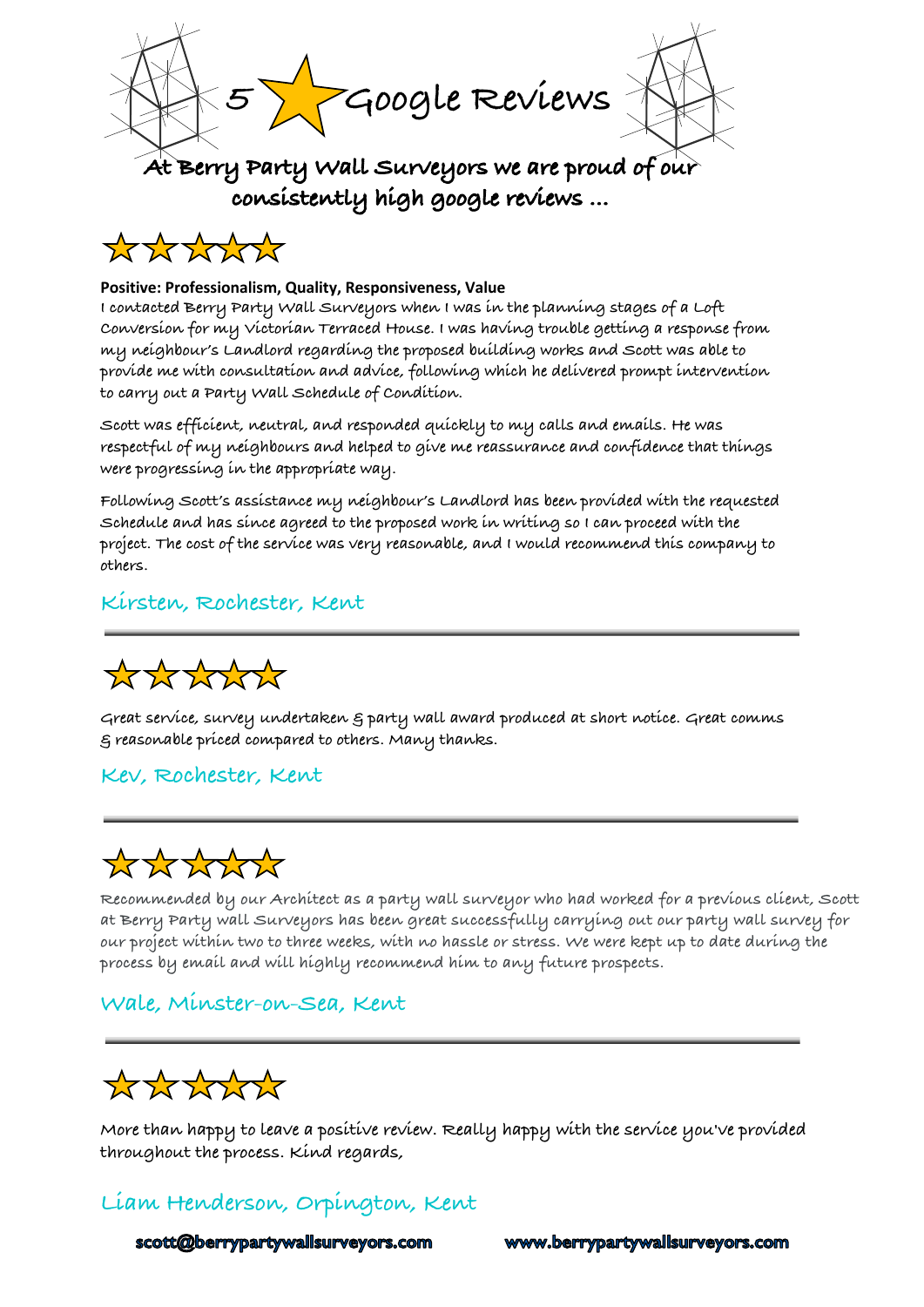

# \*\*\*\*\*

**Excellent, professional but friendly, stress and hassle free service. Good communication throughout. Very efficient and prompt service provided by Scott with very tight deadlines. Exceeded our expectations.**

## **Rachel, Dartford, Kent**



**Thank you so much for making this quite frankly a very painless process. We had an utter nightmare with party wall issues in London a few years back and I was nervous history would repeat itself! Phew it didn't!**

## **Amy Marshall, Deal, Kent.**



**I found Scott Berry to be very professional. The survey was dealt with quickly and effectively. The whole process was stress free. I would highly recommend this surveyor. Thank you Scott.**

### **Margaret Barker, Grays, Essex.**



**The service we received from this company was tremendous on such short notice Scott was able to do all the work very fast and ensured completion beforehand deadline.**

### **Keval, Southend-on-Sea, Kent**

# \*\*\*\*\*\*

**I'd like to thank you for the professionally brilliant service. Thank you very much for your help.**

### **Deborah, Swanley, Kent**